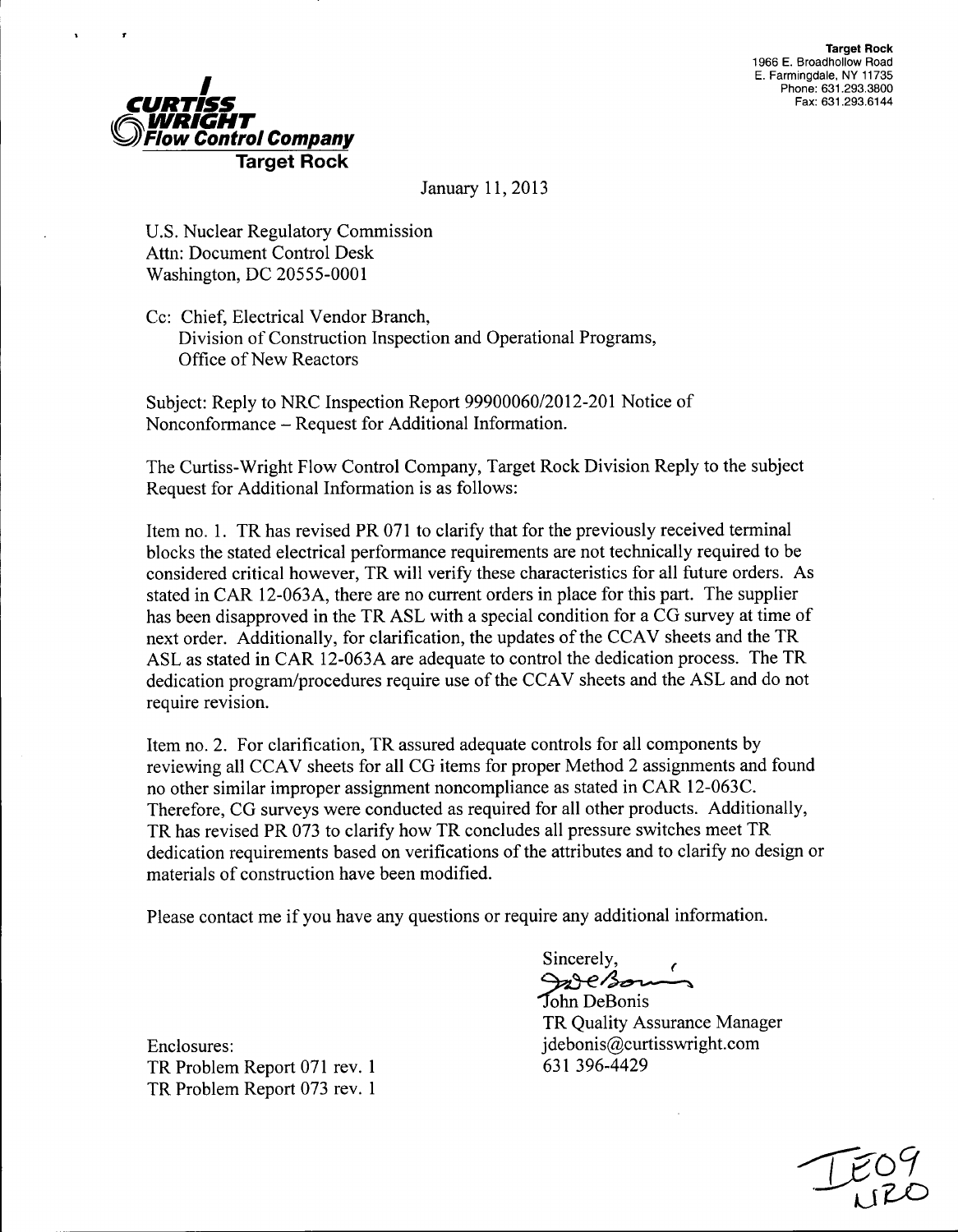#### PROBLEM REPORT PR-071. Rev. **I**

#### **DATE: 9/12/12** REPORTED BY: Target Rock

**FIELD PROBLEM: INTERNAL PROBLEM: X** 

#### **1.** PROBLEM **DESCRIPTION:** (Include source, item identify, customer, project number and a detailed description of the condition/s)

In accordance with Target Rock Commercial Grade Dedication Program, critical characteristics for commercial grade items and the method of attribute verification are designated on Target Rock's CCAV (Critical Characteristics Attribute Verification) Sheet. The critical characteristics of the component are determined by Target Rock Engineering based on the component's safety function. During audit surveillance activities at Target Rock, receipt inspection of terminal board, TR Part No. 205674-2, was performed on September **11,** 2012. Per the applicable CCAV Sheet (CCAV Sheet No. 205674, 205675 and 205676), several component characteristics require verification. One such characteristic requiring verification is sample testing of the terminal screws and terminal plate brass material. The material verification analysis of the brass screws and plates was requested during the audit surveillance. Target Rock was unable to provide material test analysis for these components. Target Rock had not performed the material an Target Rock had not performed this material analysis on earlier orders. Additionally, neither TR nor the supplier had previously performed verification of the critical performance characteristics.

NOTE: Decision basis for reporting problems, See QMP 1014.

Page 1 of **5**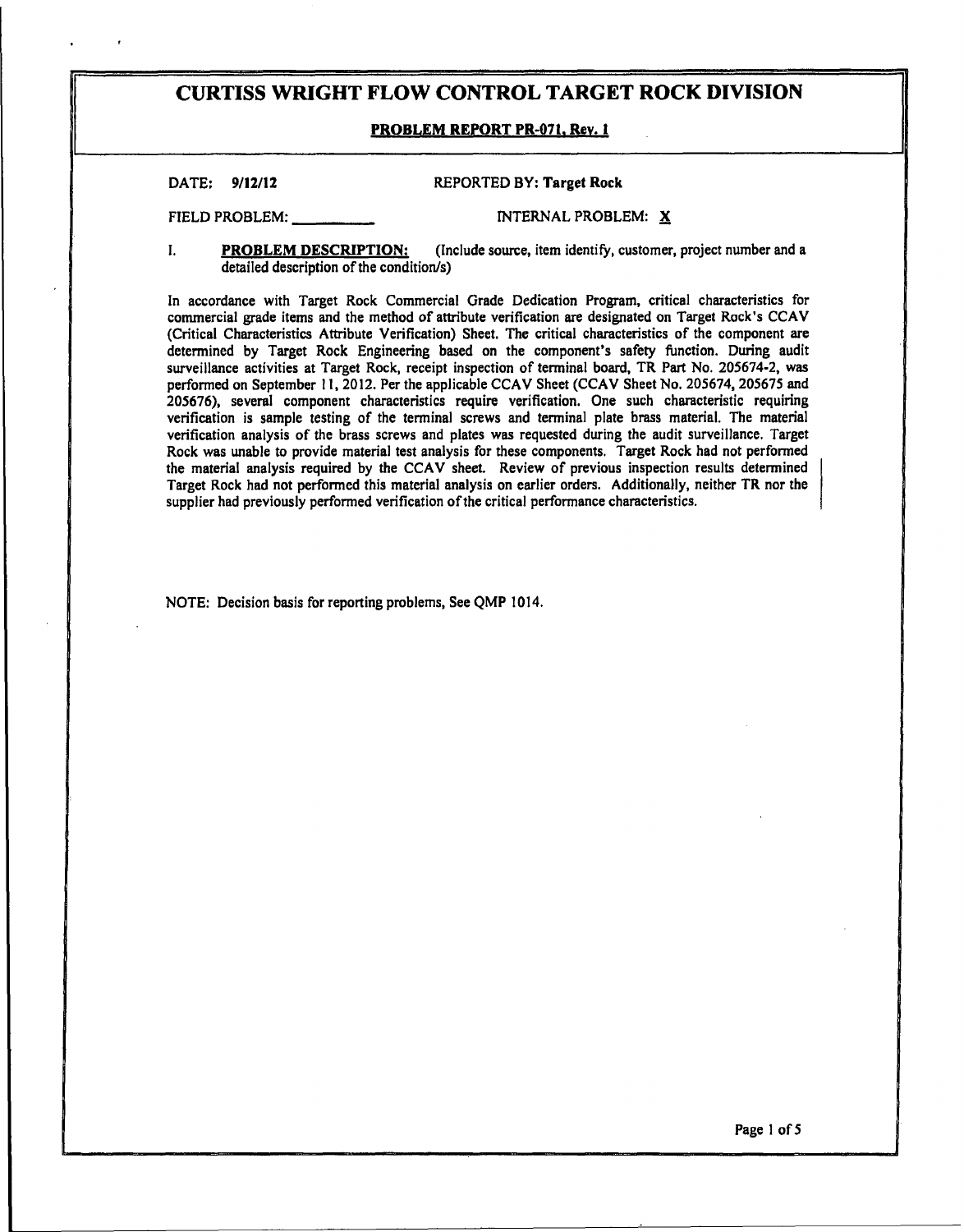#### **PROBLEM REPORT PR-071, Rev. 1**

#### **II. EVALUATION OF PROBLEM:**

Quality Engineering/Engineering Review

Correctable within specification requirements.

 $x$  Not correctable within specification requirements (Nonconformance)

Problem Solution or Evaluation of Nonconformance Status (Provide Details)

The terminal board (TR Part No. 205674-2, vendor part no. 37TB02F-72098) is a purchased item from an approved Target Rock supplier. The terminal board is certified, by the supplier, to meet the requirements of MIL-T-55164/1 and Target Rock Drawing, 205674, requirements.

The terminal board consists of two brass components, the screws and the mounting plate. Both the screws and plate are nickel plated, providing additional protection against corrosion. The primary function of the screws is to provide secured fastening of the wiring connections lugs to the terminal board's plate. The brass plate provides the necessary current path/flow between the terminal board connections, This current flow path is necessary to connect plant wiring to the valve solenoid.

This terminal board's electrical rating is 300 volts and current rating is **15** amps. This high powered terminal board was selected by Target Rock due to its high performance, greatly exceeding Target Rock's maximum voltage requirement of 140 volts and maximum amperage requirement of 3.9 amps. The voltage capability of the terminal board is more than double the required voltage for solenoid operation. The current carrying capability is nearly four times greater than the required amperage needed for the largest (worst case) solenoid that TR manufactures.

The terminal board was originally qualified under TR part no. 102995-1. This part no. identifies an **8** terminal block made of Diallyl Phthalate material with a closed back and brass terminal plates and screws. The terminal block was part of Equipment Qualification Type Testing for a I" solenoid valve. TRP 3996 is the type test report generated for the qualification. TR Part no. 204674-2 is made from identical materials but is a 2-terminal block. TR evaluated the changes as part of Technical Evaluation of Replacement Item (TERI)-0 10.

Page 2 of 5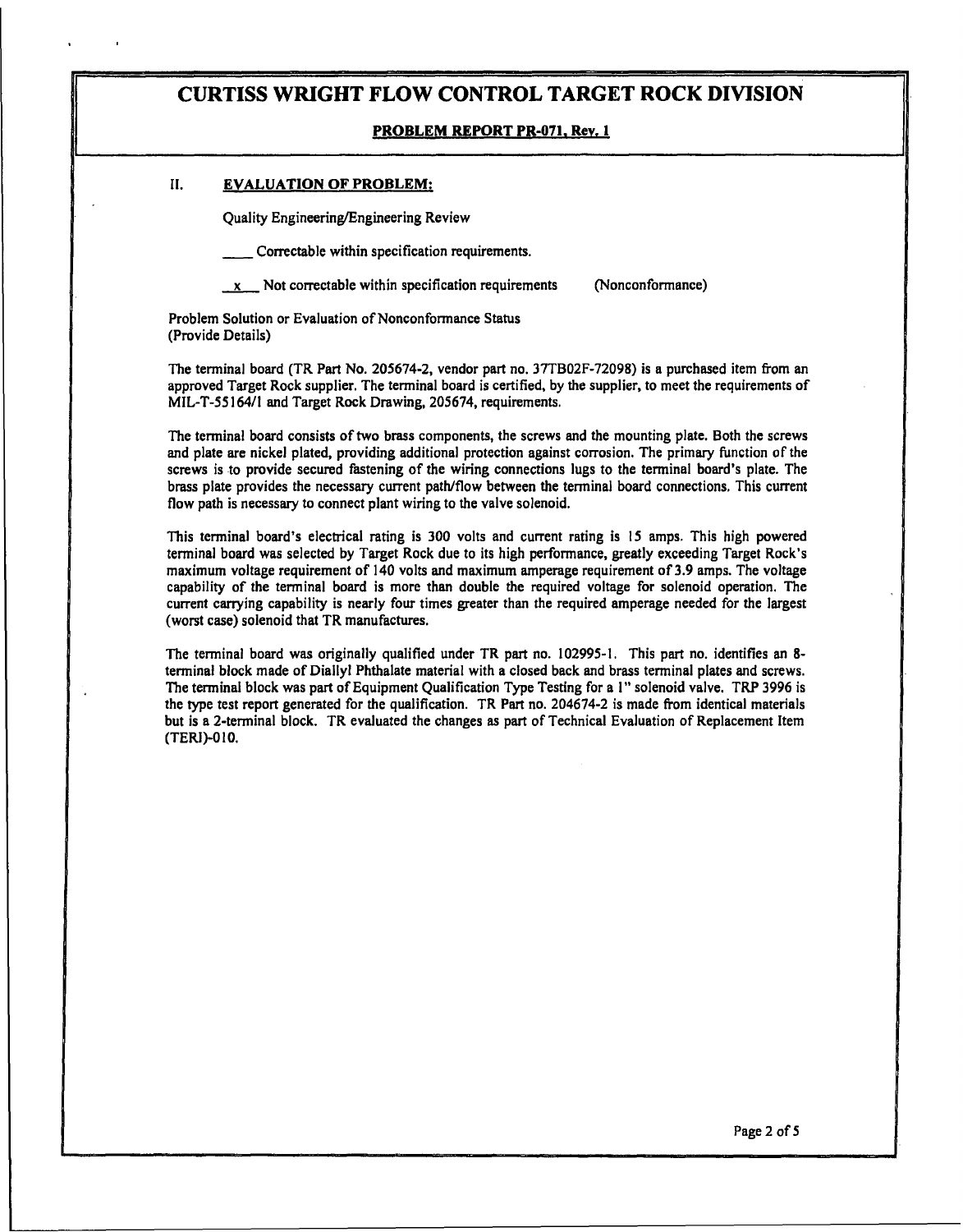#### PROBLEM REPORT PR-071, Rev. **I**

Target Rock has performed an analysis "Effect of Alternate Conductor Material to the Required Electrical Performance Characteristics for Terminal Block, **205674-2"** (see Attachment **1)** to determine the effect material has on the solenoid coil operation. The materials considered for the analysis is brass, silver, and stainless steel. Stainless steel is considered to be the worst case material and bounds all commercially available materials. The attached analysis considers the solenoid valve's "pull-in" and "drop-out" voltage. The "pull has lifted, system process fluid aids in the main disc lift, continuing to bring the valve to the full open<br>position. The "pull-in" voltage is considerably lower than the minimum voltage (90 volts) provided by the plant. Target Rock requires the end user to provide a minimum of 90 volts to the solenoid. Therefore, assuming the higher limit of pull in voltage (60 volts) and the supplied minimum voltage (90 volts), a 50% margin exists. The attached analysis details the effect resistivity of different materials has on the voltage drop across the terminal plate. Excessive voltage drop (below the required minimum for "pull-in") across the plate is not desired. The analysis has determined the worst case scenario, **300** series stainless terminal plate with a **36** ohm coil operating at 140 volts, can experience a decrease of 0.04 volts. Thus, the **50%** margin, or additional 30 volts supplied by the end user is more than adequate to support the needed voltage for<br>for pilot lift. The Attachment 1 analysis confirms any of the three materials considered more than adequately performs the required function. Therefore the actual terminal plate and terminal screw material does not need to be considered a critical characteristic for TR valve applications and all related electrical voltage and current rating performance requirements are considered satisfied.

A review of Target Rock inventory determined two lots of the 20567-2 terminal boards from previous orders were still in Target Rock stock. Target Rock has pulled one terminal board from each order (Target Rock Cert No.'s 0 plates. See Attachment 2 for revised certs based on material verification performed. Material for both items were identified, via Alloy **I.D.,** and found to be in conformance with the **CCAV** Sheet requirement. Both components were verified to be made of brass. These two separate batches of terminal boards span over a length of approximately eleven **(11)** years. In addition to these two batches (from inventory), Target Rock has performed the required material verification analysis on the most current batch of terminal boards. This batch of terminal boards was receipt inspected **by** Target Rock on September **11,** 2012. The material verification testing was performed in accordance with the **CCAV** sheet requirements and both the screw and plate material was verified to be made of brass. See Attachment 2, Cert no. **12-2280,** for inspection and test results.

Lastly, as previously stated, TR requires the terminal blocks to be in accordance with the requirements of MIL-T-55164/1. In accordance with MIL-T-55164, the supplier (Marathon Special Products) is required to maintain material control and to perform material analysis of the terminal plates and screws. Attachment **3** demonstrates compliance with these requirements (both terminal plates and screws are manufactured from brass). While TR cannot explicitly use the supplier's tests and inspections for the veriflcation of terminal plate and screw material, this provides reasonable assurance that the terminal plate and screw material is correct per TR drawing requirements,

Qualify Assurance Manager Date Engineering Manager Date

Page **3** of **5**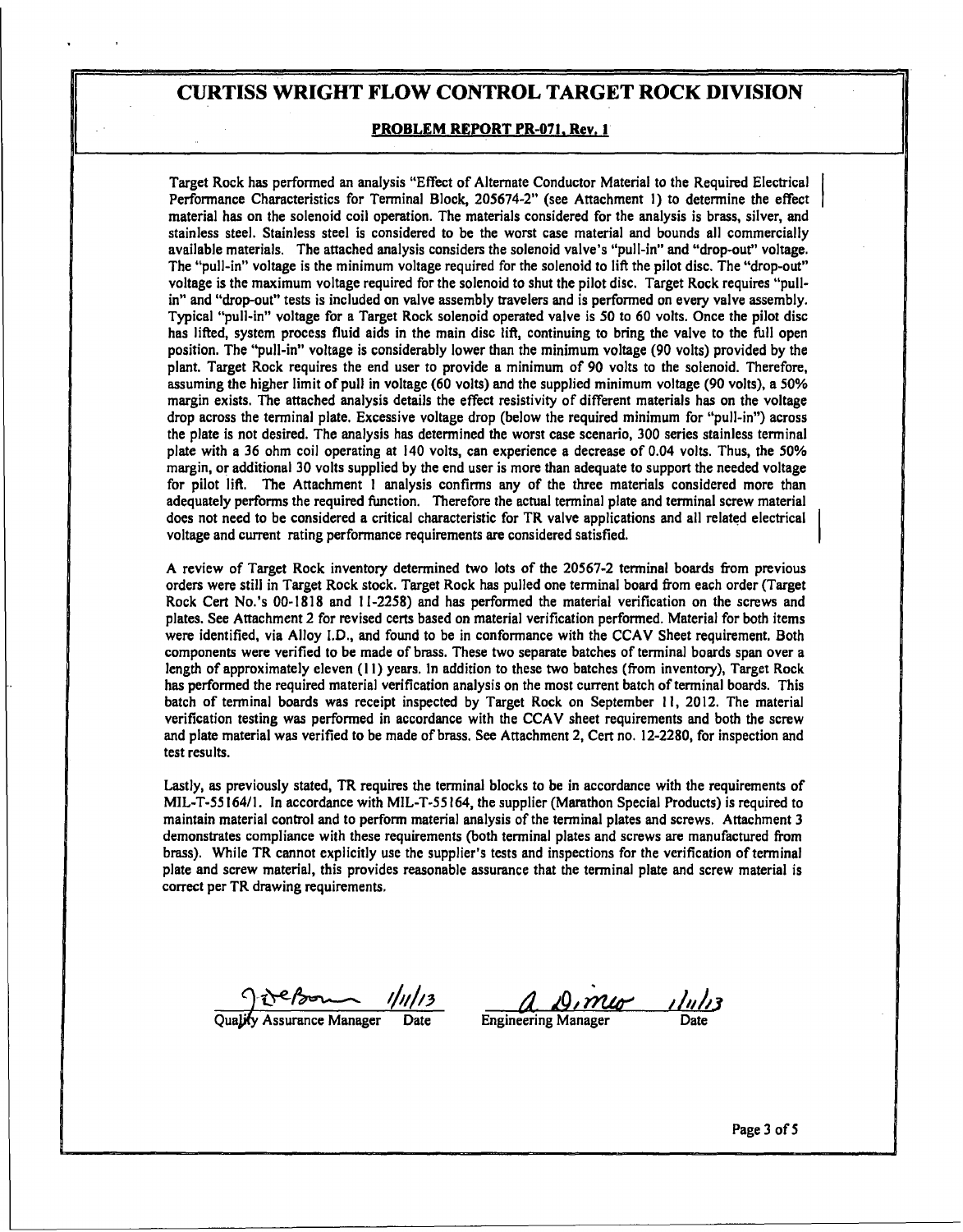### PROBLEM REPORT PR-071, Rev. **I**

### **III. DETERMINATION OF NONCONFORMANCE STATUS**

1. Product Nonconformance \_\_\_\_\_\_\_ Issue NCR

2. System Deficiency  $X$  Issue CAR

CAR 12-063A and CAR 12-063B issued

 $\frac{\partial}{\partial u}$  Manager  $\frac{1}{u^{3}}$   $\frac{\partial}{\partial u}$   $\frac{\partial}{\partial u}$   $\frac{1}{u^{3}}$ 

Page 4 of 5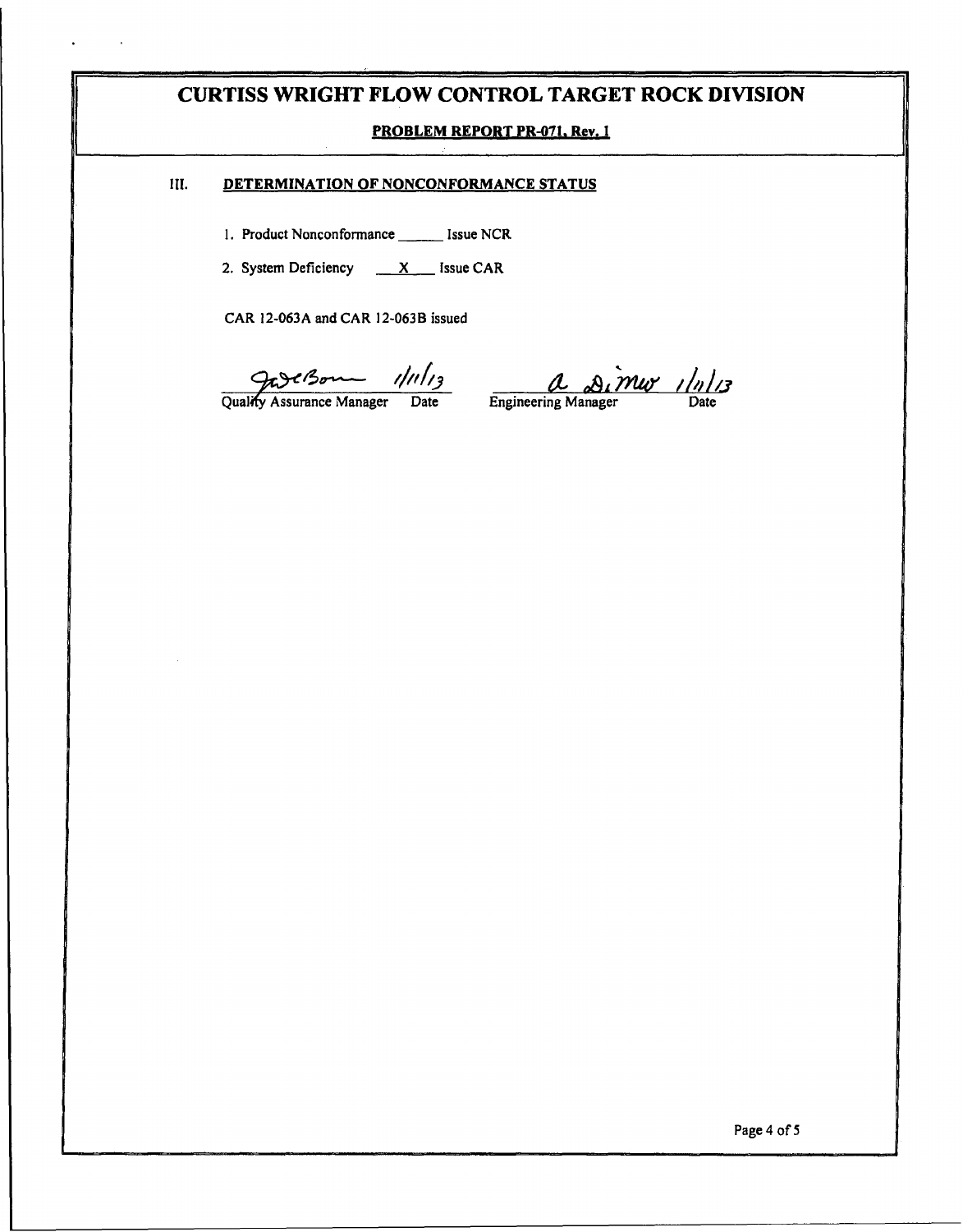#### PROBLEM REPORT PR-071, Rev. **I**

### **IV.** EVALUATION OF **POTENTIAL 10** CFR PART 21 REPORTABILITY

(Refer to QMP 1014)

Potentially Reportable

 $x = Not Reporthable (include Reason)$ 

By analysis, Target Rock has shown the brass material specified for the terminal screws and plate is not critical for any Target Rock valve to operate. Target Rock valves operate with a minimum voltage, well below the voltage supplied by the end user. In addition, the voltage drop across the terminal block regardless of terminal plate material is insignificant. Therefore all previously received terminal blocks are also considered to have met all required electrical performance characteristics even though not verified by a CG

TR will continue to require Method **I** verification of brass material for the terminal plate and screw material on its CCAV sheet. TR will also require Method 2 verification of voltage and current rating electrical performance characteristics.

 $Q_1$ <sup>C</sup> Bo $\sim$  1/11/13  $Q_2$   $Q_1$   $MQ_2$  1/11/13

Page 5 of 5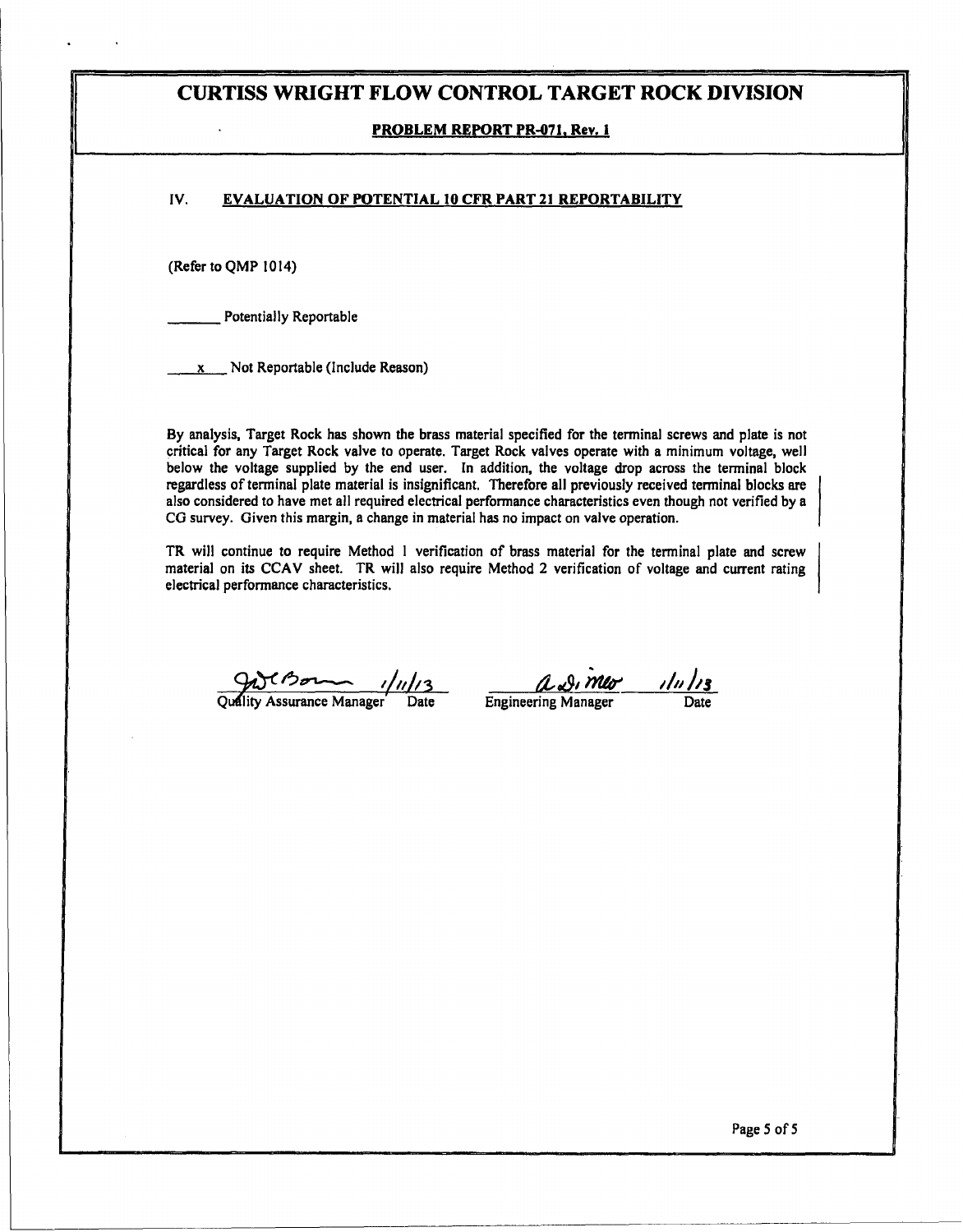# Effect of Alternate Conductor Material to the Required Electrical Performance Characteristics used for Terminal Block **PN** 205674-x (Vendor **PN** 37TB0-x)

#### Overview:

The TR CCAV sheet, "TERMINAL BLOCK" includes TR PN 205674-x. The specification drawing for PN 205674-x defines the screw material as "Brass per QQ-W-321, Nickel plated per QQ-N- 290" and the Terminal Plate as "Brass per QQ-N-613, Nickel plated per QQ-N-290".

The CCAV sheet requires that both the Terminal Screws and the Terminal Plates be tested on a sampling basis for materials analysis to verify Brass material for both screws and terminal plate.

By calculation Target Rock has determined that the use of a non-brass metallic material for either would not affect valve operation due to the very low material resistivity of a wide range of metals.

#### Analysis:

The major impact a non-brass material would have on terminal board performance would be to increase resistance of the terminal plate resulting in a higher voltage loss across the terminal block effectively reducing the voltage to the TR solenoid coil. The major function of the brass screws is to secure the connecting wires to the terminal plate which is then the primary conductor of current across the Terminal Block connection.

If the voltage to the coil was reduced below the TR Pull-IN and Drop-OUT voltage of the coil then terminal block material could have an effect on TR SOV operation. TR solenoid coils are specified to work with plant voltages between 90 - 140VDC. The solenoid coils are conservatively designed such that PULL IN and DROP OUT voltages of any given TR SOV are 40-50% less than the 90VDC minimum coil voltage requirement.

If it can be shown that the voltage drop across the terminal block for metallic materials other than brass are much less than 40-50% derating for 90V operation the terminal plate material will not affect TR SOV operation.

For any given material, resistance (R) is a function of the resistivity of the material ( $\rho$ ), the length of the material (L), and it's cross sectional area (CSA) and is defined as:

$$
R = \frac{\rho L}{CSA}
$$

| Where: | R          | $=$ | Resistance (Ohms)                                                       |
|--------|------------|-----|-------------------------------------------------------------------------|
|        | IJ         | $=$ | Resistivity of the material (Ohms*m)                                    |
|        |            | $=$ | Length of material (m)                                                  |
|        | <b>CSA</b> | $=$ | Cross-sectional area of material $(m2)$ or (width x height of material) |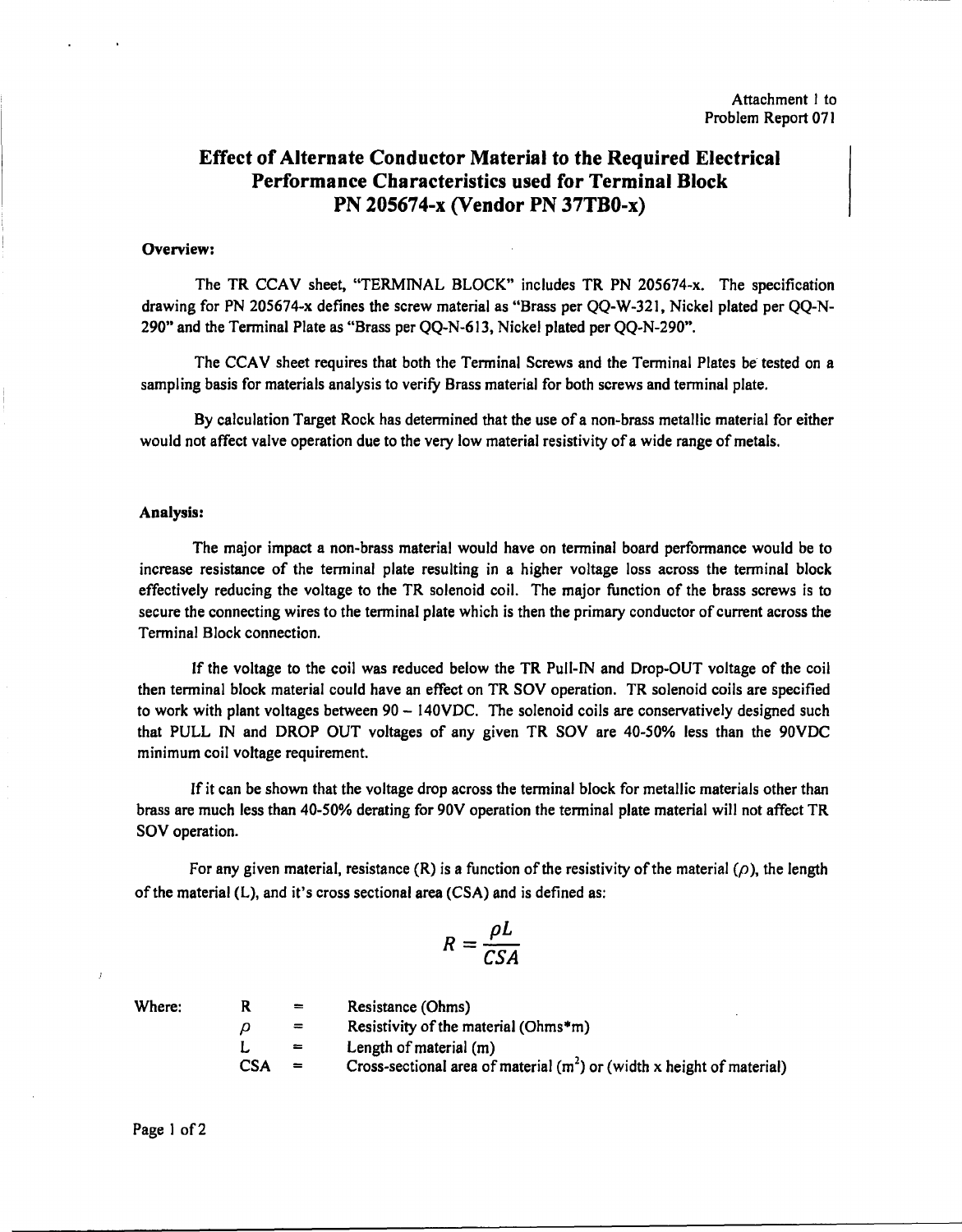A range of resistivity values for metal conductors ranging from Silver to Stainless Steel 316 is given in Table 1. Given the solenoid coil current and the resistance of the terminal block, the voltage drop across the terminal block can be calculated.

The following table computes coil current at 90VDC and 140VDC for the range of TR solenoid coil resistances (220ohms to 36ohms) and multiplies that DC current times the computed values of terminal plate resistance for a range of metallic materials from silver to SS316. It is shown from calculations below that the worst case voltage drop for the worst case coil (36ohms) and the worst case metallic material (SS316) is only 4 millivolts (.004V). Therefore, material resistivity values 2.5 times given in Table 1 would only have a voltage drop of  $0.01V -$  well below any voltage drop that would affect valve function.

|                | <b>Terminal Plate Dimensions</b> |                                |  |               |            |           | Solenoid Coil Current (A)          |                      |        |           |
|----------------|----------------------------------|--------------------------------|--|---------------|------------|-----------|------------------------------------|----------------------|--------|-----------|
|                | Inch                             | <b>Meters</b>                  |  |               | Resistance |           | Voltage (VDC)                      |                      |        |           |
| Piate Length = | 0.317                            | 0.00805                        |  |               |            | (ohms)    | 90                                 | 140                  |        |           |
| Plate Height = | 0.030                            | 0.00076                        |  |               |            | 220       | 0.41                               | 0.64                 |        |           |
| IPlate Width = | 0.290                            | 0.00737                        |  |               |            | 155       | 0.58                               | 0.90                 |        |           |
|                |                                  |                                |  |               |            | 36        | 2.50                               | 3.89                 |        |           |
|                |                                  |                                |  |               |            |           |                                    |                      |        |           |
|                | Metal Resistivty/Resistance      |                                |  |               |            |           | Voltage Drop across Terminal Plate |                      |        |           |
| Metal          | ρ                                | <b>Terminal Plate</b>          |  |               | 220 ohm    |           | 155 ohm                            |                      | 36 ohm |           |
|                |                                  | (ohms/meter) Resistance (ohms) |  | Metal         | Min        | Max       | Mίn                                | Max                  | Min    | Max       |
| Silver         | 0.0000000160                     | 0.0000229523                   |  | Silver        | 0.0000094  | 0.0000146 | 0.0000133                          | 0.000020710.0000574  |        | 0.0000893 |
| <b>Brass</b>   | 0.0000006300                     | 0.0009037469                   |  | <b>Brass</b>  | 0.0003697  | 0.0005751 | 0.0005248                          | 10.000816310.0022594 |        | 0.0035146 |
| <b>5S 316</b>  | 0.0000007200                     | 0.0010328537                   |  | <b>SS 316</b> | 0.0004225  | 0.0006573 | 0.0005997                          | 10.000932910.0025821 |        | 0.0040167 |

The length, height and width of the 37TB0 terminal plate are taken from the CCAV sheet.

Resistivity values are obtained from Electronics Engineers Handbook, 2<sup>nd</sup> Edition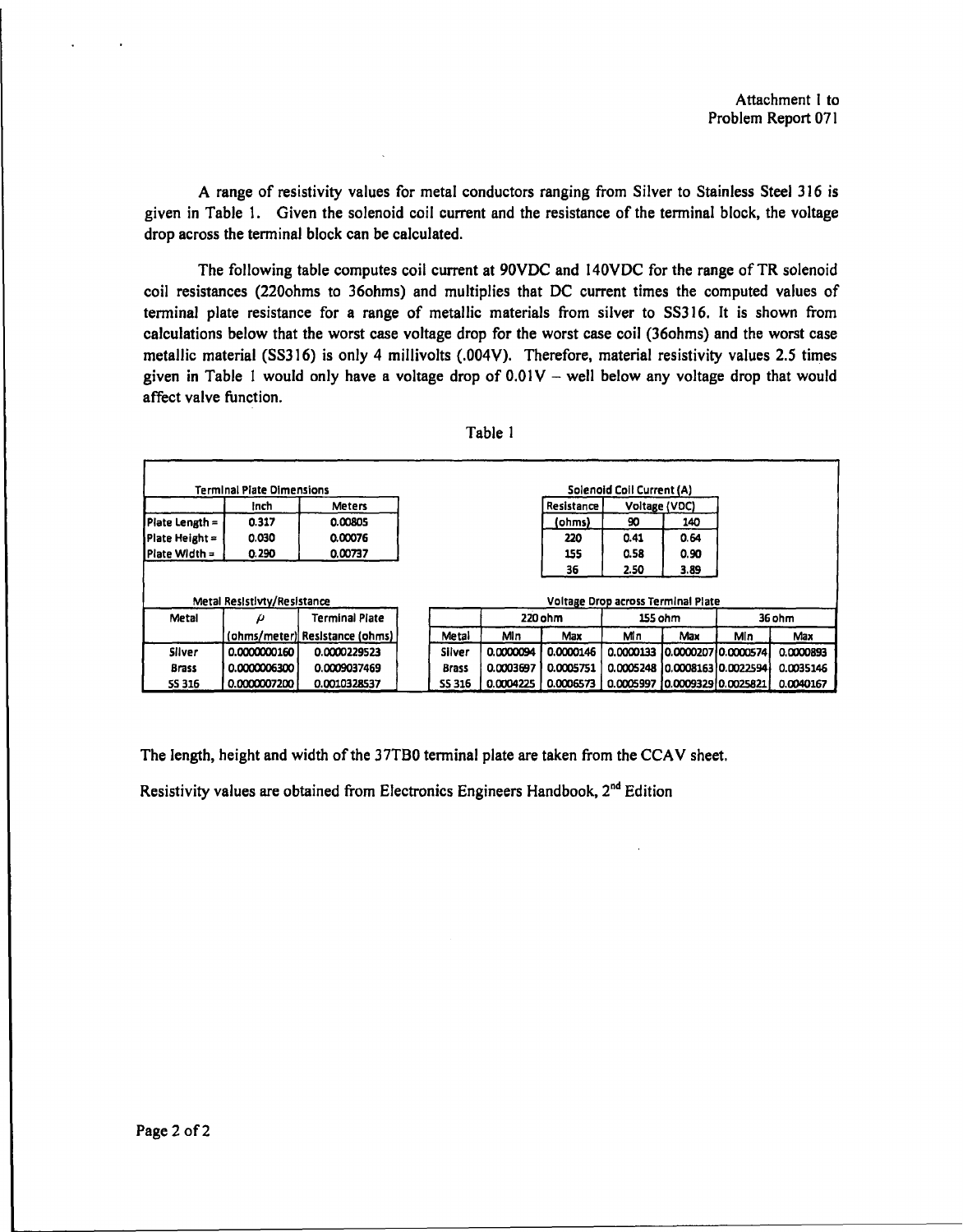#### PROBLEM REPORT PR-073. Rev. **I**

| DATE: 11/1/12 | <b>REPORTED BY: Target Rock</b> |
|---------------|---------------------------------|
|               |                                 |

FIELD PROBLEM: **INTERNAL PROBLEM:** X

I. **PROBLEM DESCRIPTION:** (Include source, item identify, customer, project number and a detailed description of the condition/s)

Reference PR-071 for terminal board

In accordance with Target Rock Commercial Grade Dedication Program, critical characteristics for commercial grade items and the method of attribute verification are designated on Target Rock's CCAV (Critical Characteristics Attribute Verification) Sheet. The critical characteristics of the component are determined by Target Rock Engineering based on the component's safety function. During audit surveillance activities at Target Rock, receipt inspection of pressure switch, TR Part No. 200372-1, was performed on September II, 2012. Per the applicable CCAV Sheet Addendum (Method 2 dedication), several performance characteristics require verification. One such characteristic requiring verification is sample testing of the lead wire material between the potted switch and pins. However, the CCAV Sheet Addendum listed the applicable dedication method as Method I only. It was therefore assumed that the requirements of the CCAV Sheet Addendum was not being performed. In addition, TR could not provide any evidence of a supplier survey. The material verification analysis of the lead wire was requested during the audit surveillance. Target Rock was unable to provide material test analysis for these components during the audit.

NOTE: Decision basis for reporting problems, See QMP **1014.**

Page **I** of *5*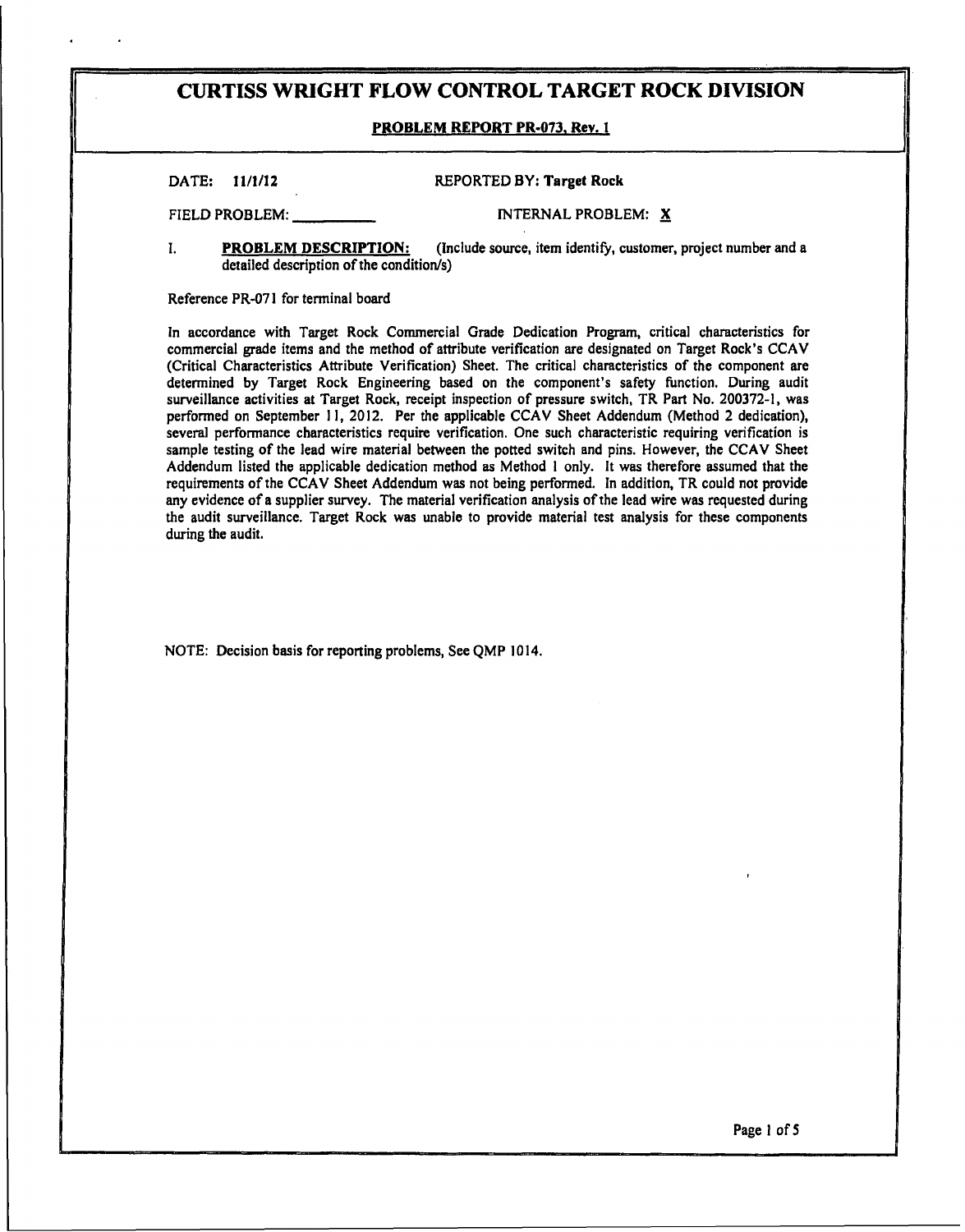#### PROBLEM REPORT PR-073. Rev. **I**

#### **II. EVALUATION OF PROBLEM:**

Quality Engineering/Engineering Review

Correctable within specification requirements.

 $\underline{x}$  Not correctable within specification requirements (Nonconformance)

Problem Solution or Evaluation of Nonconformance Status (Provide Details)

The pressure switch (TR Part No. 200372-1, supplier part number and model number 608GC851) is purchased from a single approved Target Rock supplier (Custom Control Sensors, Inc). The pressure switch has been obtained from the same supplier since the inception of the drawing (1972). In addition, the supplier part number is unique to the TR part number.

The pressure switch consists of a standard switch element, single throw double pole (STDP) manufactured by Honeywell (11 SX22-T). The switch element is wired to external pins and potted inside a stainless steel case. The pressure side of the switch is connected to external threads and the electrical side of the switch has a standard connector to mate to the three pins. The primary function of the pressure switch is to satisfy the ASME Code requirement that "means shall be provided to reveal failure of the pressure sensing element, such primary sensing element and thus this pressure switch is installed in the sealed chamber surrounding the bellows to detect leakage past the bellows.

The pressure switch had been procured for many years to the TR drawing, without Commercial Grade Dedication. However, with the commencement of Commercial Grade Dedication, TR generated the CCAV Sheet (Method I Receipt Inspection) and the CCAV Sheet Addendum (Method 2, Commercial Grade Survey), in accordance with the Commercial Grade Dedication Program. This supplemented the drawing with critical characteristics that were required to be verified. For reasons that cannot be verified, the CCAV Sheet Addenda for this part states the dedication method to be in accordance with Method **I** only. Therefore there has never been a Commercial Grade Survey (Method 2) performed at the supplier's facility.

While the supplier is not subject to **IOCFR50** or **IOCFR21**, the supplier is certified to AS9100 and **ISO9001** and is frequently audited to confirm compliance with AS9100 and IS09001. In addition, the supplier has confirmed that the design, materials of construction and assembly and test process for this pressure switch has not changed since 1975. TR had performed a qualification test for GE in 1975 with this revision of the pressure switch. Therefore this pressure switch has been qualified to the GE requirements and has remained unchanged since that test. TR has obtained a representative traveler from the supplier. The traveler provides objective evidence that each pressure switch undergoes a proof pressure test, functional testing and a dielectric test. Although not witnessed as part of a TR survey, TR considers the supplier tests performed in accordance with the quality programs referenced above to meet TR dedication requirements. A copy of the supplier traveler is given in Attachment I.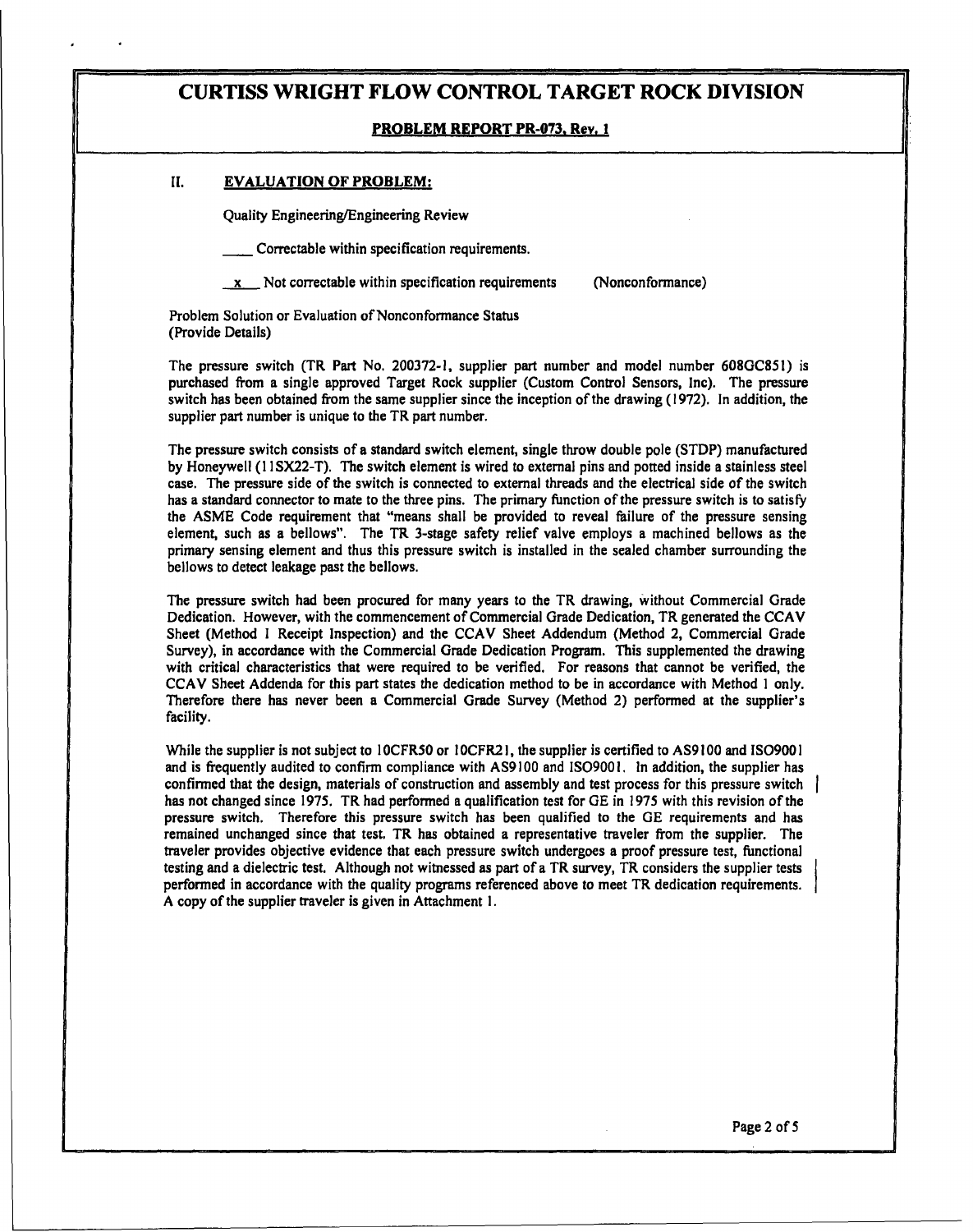#### PROBLEM REPORT PR-073. Rev. **I**

All of the critical characteristics that are listed on both the CCAV sheet and CCAV Sheet Addendum were verified on 6 pressure switches that TR had in Finished Goods Inventory. All 6 pressure switches met all requirements. The 6 switches were from four different lots. In addition, S/N 435 was destructively tested for complet

| <b>S/N</b> | TR Cert Number | Additional Tests Performed @ TR                                 |
|------------|----------------|-----------------------------------------------------------------|
| 421        | None Assigned  | Burn test, Functional test, Dielectric test                     |
| 429        | 04-0424        | Burn test, Functional test, Dielectric test                     |
| 432        | 05-2452        | Burn test, Functional test, Dielectric test                     |
| 435        | 05-2452        | Burn test, Functional test, Dielectric test, Materials analysis |
| 438        | 05-2452        | Burn test, Functional test, Dielectric test                     |
| 445        | 05-3108        | Burn test, Functional test, Dielectric test                     |

The burn test is a destructive test, i.e. one switch from the lot is disassembled to verify the lead wire material and the internal configuration. The functional test was performed to confirm the pressure set point on all switches of the lot since it is not a destructive test. The functional test was also performed at the voltage and current rating of the switch to demonstrate its capability. The dielectric test was also performed on as part of the Method 2 CG survey.

TR has only one other lot (95-0001) on record since commercial grade dedication became a requirement.<br>This lot quantity was 4 and there is evidence that a material analysis (burn test) was performed at TR as well as perfo

Based on the evidence obtained, the quality programs implemented by the supplier and the confirmation testing performed by TR, TR considers reasonable assurance has been provided that pressure switch, part number 200372-1, has been sourced correctly from a single supplier. The CCAV Sheet and the CCAV Sheet Addendum have er  $\overline{\mathbf{r}}$ 

grad C*B J 1/11/13*<br>Quality Assurance Manager Date Engineering Manager Date Date

Page 3 of **5**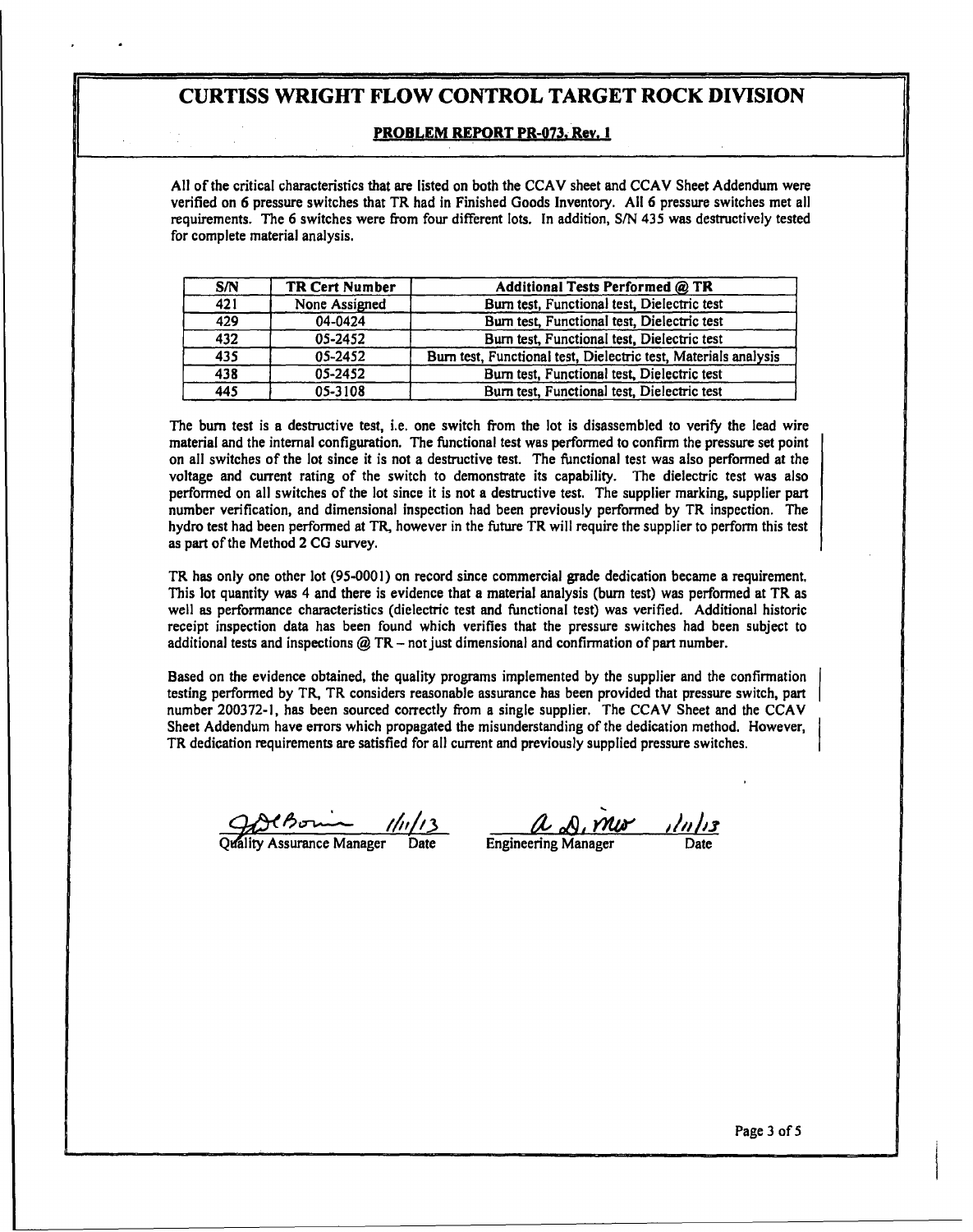### PROBLEM REPORT **PR-073.** Rev. **I**

### III. **DETERMINATION** OF **NONCONFORMANCE STATUS**

1. Product Nonconformance \_\_\_\_\_\_ Issue NCR

 $\overline{t}$ 

2. System Deficiency  $\overline{X}$  Issue CAR

CAR 12-063C issued to address the inconsistencies found in the CCAV Sheet and the CCAV Sheet Addendum for this part.

 $\frac{Q}{Q}$ C Born  $\frac{1}{12}$ <br>QuaMry Assurance Manager Date Engineering Manager Date

Page 4 of 5